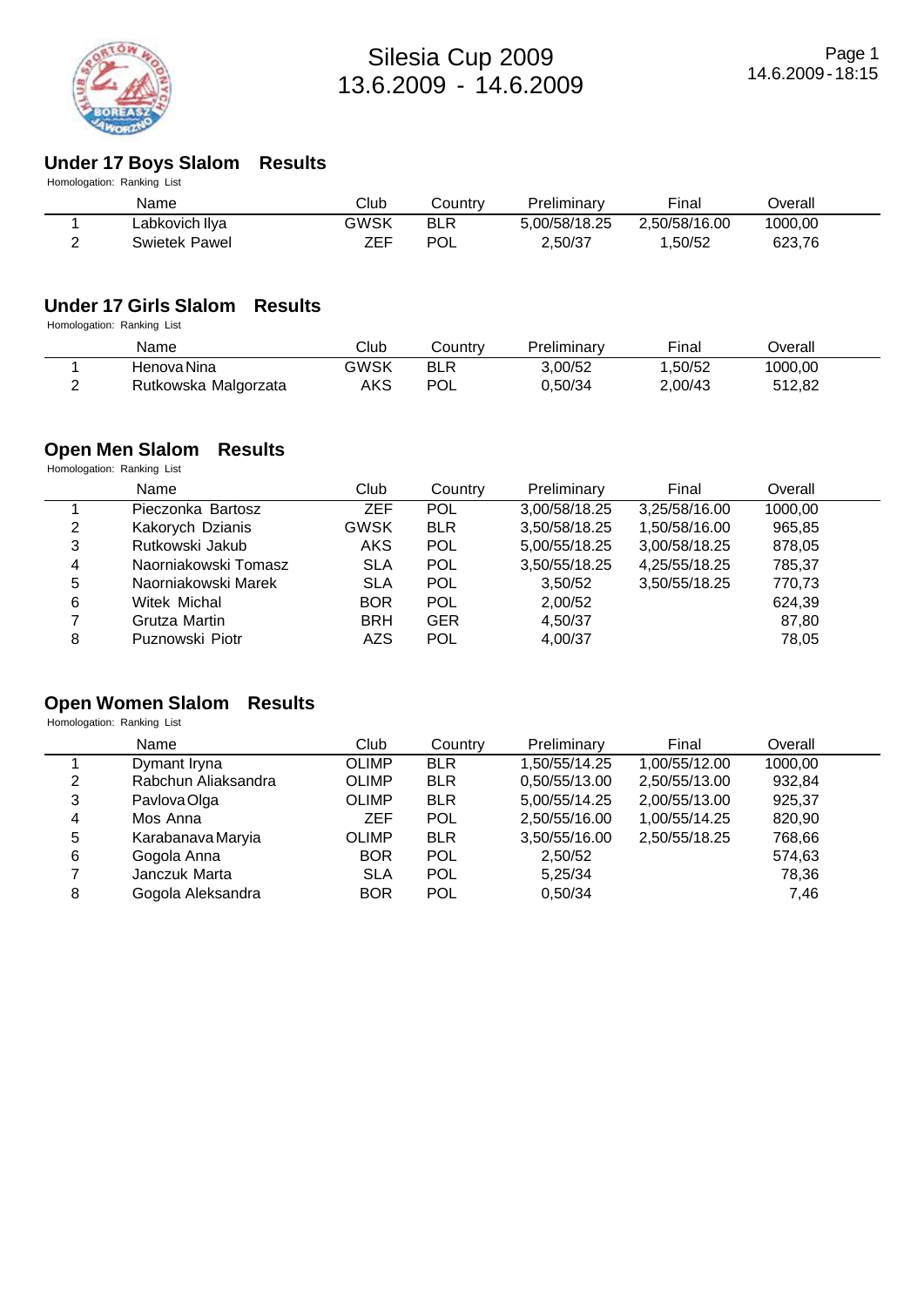

## Silesia Cup 2009 13.6.2009 - 14.6.2009

### **Under 17 Boys Tricks Results**

|   | Homologation: Ranking List |              |            |             |       |         |  |
|---|----------------------------|--------------|------------|-------------|-------|---------|--|
|   | Name                       | Club         | Country    | Preliminary | Final | Overall |  |
|   | Labkovich Ilya             | <b>GWSK</b>  | <b>BLR</b> | 7340        | 7340  | 1000.00 |  |
| 2 | Anufryieu Ales             | <b>OLIMP</b> | <b>BLR</b> | 3150        | 3670  | 500.00  |  |
| 3 | Maroz Danila               | <b>OLIMP</b> | <b>BLR</b> | 3640        | 3330  | 495,91  |  |
| 4 | Zhukov Roman               | <b>OLIMP</b> | <b>BLR</b> | 2600        | 3280  | 446,87  |  |
| 5 | Swietek Pawel              | <b>ZEF</b>   | <b>POL</b> | 3110        | 2660  | 423,71  |  |
| 6 | Vauchok Uladzislau         | <b>OLIMP</b> | <b>BLR</b> | 2040        |       | 277,93  |  |
|   | Gogola Wojciech            | <b>BOR</b>   | <b>POL</b> | 1120        |       | 152,59  |  |
|   |                            |              |            |             |       |         |  |

### **Under 17 Girls Tricks Results**

Homologation: Ranking List

|   | Name                   | Club         | Country    | Preliminary | Final | Overall |  |
|---|------------------------|--------------|------------|-------------|-------|---------|--|
|   | Valodzkina Aliaksandra | <b>OLIMP</b> | <b>BLR</b> | 3760        | 3760  | 1000.00 |  |
| 2 | Henova Hanna           | GWSK         | <b>BLR</b> | 1750        | 3200  | 851,06  |  |
| 3 | Henova Nina            | GWSK         | <b>BLR</b> | 2210        | 2390  | 635,64  |  |
| 4 | Rutkowska Malgorzata   | AKS          | <b>POL</b> | 740         |       | 196.81  |  |
| 5 | Konczewska Kasia       | <b>BOR</b>   | <b>POL</b> |             |       |         |  |

### **Open Men Tricks Results**

Homologation: Ranking List

|   | Name                 | Club       | Country    | Preliminary | Final | Overall |  |
|---|----------------------|------------|------------|-------------|-------|---------|--|
|   | Kakorych Dzianis     | GWSK       | <b>BLR</b> | 5100        | 6770  | 1000,00 |  |
| 2 | Grutza Martin        | <b>BRH</b> | GER        | 4090        | 4090  | 604.14  |  |
| 3 | Pieczonka Bartosz    | ZEF        | <b>POL</b> | 3600        | 3570  | 531,76  |  |
| 4 | Naorniakowski Tomasz | SLA        | <b>POL</b> | 1320        | 1690  | 249,63  |  |
| 5 | Witek Michal         | <b>BOR</b> | <b>POL</b> | 580         | 760   | 112.26  |  |

### **Open Women Tricks Results**

Homologation: Ranking List

|   | Name              | Club         | Country    | Preliminary | Final | Overall |  |
|---|-------------------|--------------|------------|-------------|-------|---------|--|
|   | Pavlova Olga      | <b>OLIMP</b> | <b>BLR</b> | 6720        | 6230  | 1000,00 |  |
| 2 | Mos Anna          | ZEF          | <b>POL</b> | 5210        | 5100  | 775,30  |  |
| 3 | Karabanava Maryia | <b>OLIMP</b> | <b>BLR</b> | 3470        | 3370  | 516,37  |  |
| 4 | Begun Anna        | <b>OLIMP</b> | <b>BLR</b> | 3650        | 3340  | 543,15  |  |
| 5 | Gogola Anna       | <b>BOR</b>   | <b>POL</b> | 2560        | 2170  | 380,95  |  |
| 6 | Dymant Iryna      | <b>OLIMP</b> | <b>BLR</b> | 1490        |       | 221,73  |  |
|   | Gogola Aleksandra | <b>BOR</b>   | <b>POL</b> | 790         |       | 117,56  |  |
| 8 | Janczuk Marta     | <b>SLA</b>   | <b>POL</b> | 140         |       | 20,83   |  |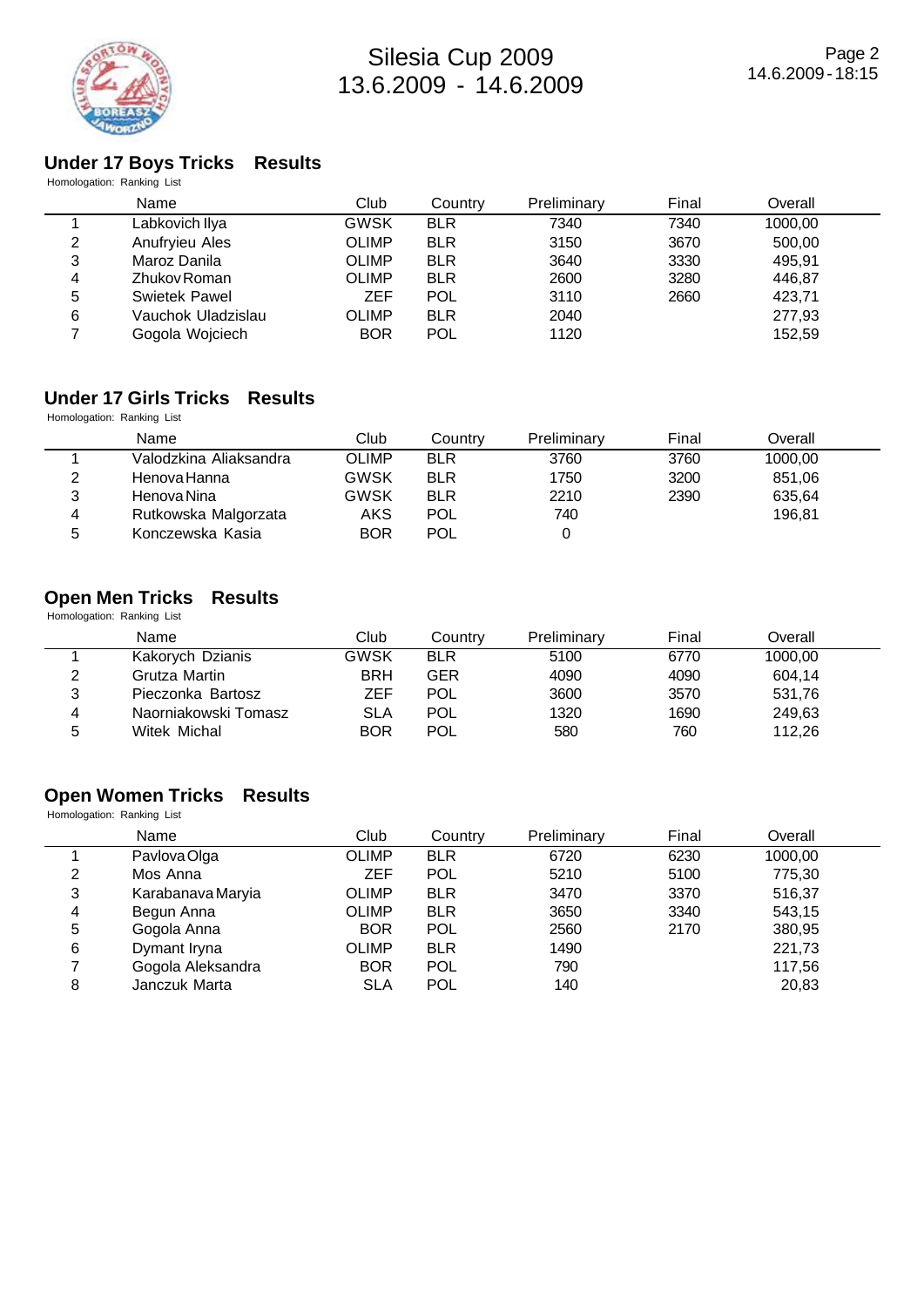

# **Under 17 Boys Jump Results**

| Homologation: Ranking List |      |         |             |         |  |
|----------------------------|------|---------|-------------|---------|--|
| Name                       | Club | Countr∨ | Preliminary | Jverall |  |
| Swietek Pawel              | ZEF  | POL     | 22,8m       | 1000.00 |  |

## **Under 17 Girls Jump Results**

Homologation: Ranking List

| Name                    | Club | ∟ountr∨   | Preliminarv | <b>T</b> |  |
|-------------------------|------|-----------|-------------|----------|--|
| Malgorzata<br>Rutkowska | AKS  | DC,<br>U∟ | .0m<br>10.  | 000.00   |  |

### **Open Men Jump Results**

Homologation: Ranking List

|        | Name                 | Club       | Country    | Preliminary | Overall |  |
|--------|----------------------|------------|------------|-------------|---------|--|
|        | Rutkowski Jakub      | AKS        | <b>POL</b> | 44.1m       | 1000.00 |  |
| າ<br>∼ | Pieczonka Bartosz    | ZEF        | <b>POL</b> | 33.7m       | 695.01  |  |
| 2      | Grutza Martin        | <b>BRH</b> | GER        | 28,3m       | 536.66  |  |
| ▵      | Naorniakowski Tomasz | SLA        | <b>POL</b> | 26.8m       | 492.67  |  |

## **Open Women Jump Results**

Homologation: Ranking List

|   | Name                | Club         | Country    | Preliminary | Overall |
|---|---------------------|--------------|------------|-------------|---------|
|   | Pavlova Olga        | <b>OLIMP</b> | <b>BLR</b> | 34,2m       | 1000,00 |
| 2 | Dymant Iryna        | <b>OLIMP</b> | <b>BLR</b> | 28,4m       | 760,33  |
| 3 | Rabchun Aliaksandra | <b>OLIMP</b> | <b>BLR</b> | 27,3m       | 714,88  |
| 4 | Gogola Anna         | <b>BOR</b>   | <b>POL</b> | 25,5m       | 640,50  |
| 5 | Mos Anna            | ZEF          | <b>POL</b> | 23,2m       | 545,45  |